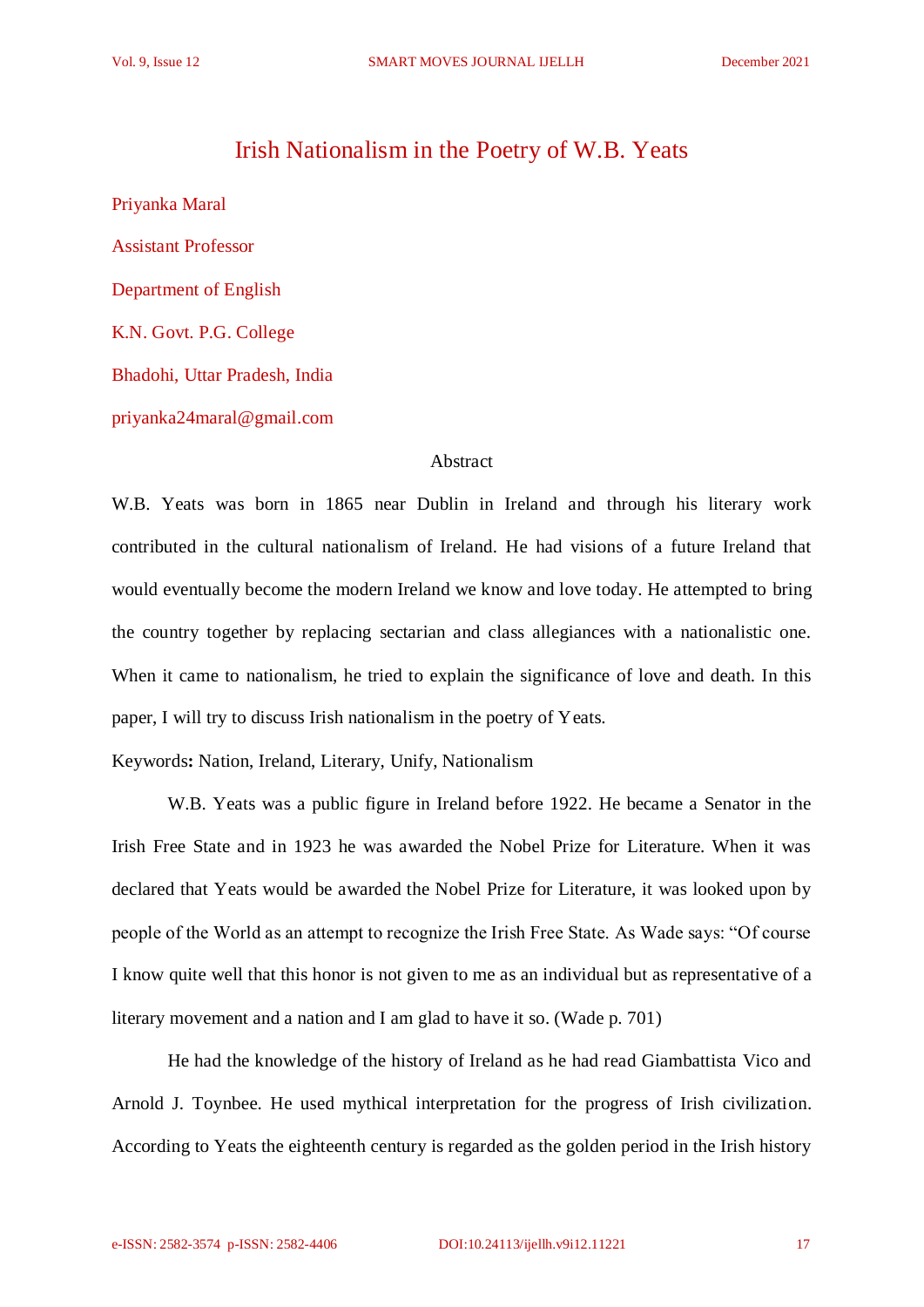because Tone, Emmet and Fitzgerald belonged to this period. Before meeting John O' Leary and other nationalist poets, his early poems were imitations of the romantic poets. As A. Norman Jeffares says "it is his active participation in politics and study of Irish history and literature that enabled him to choose the right path which led him to the desired goal" (Jeffares p. 35).

During this time, nationalists sang songs about ancient Ireland's glory in an attempt to arouse nationalistic sentiment among the populace. The poet was profoundly influenced by the efforts of nationalists. The poetry of Davis, Alligham, Mangan and Standish O' Grady inspired him. His sole aim of writing was the literary and cultural revival of Ireland. He defined Ireland as militant and fierce in his artful poetry "Popular Ballad Poetry of Ireland" written in 1887, but it was published in 1889, with the following words "behind Ireland, force and militant, is Ireland poetic and passionate, remembering idyllic, fanciful and always patriotic with this second Ireland only I have to do in this article" (Frayne p. 147).

In this article he wrote about the common Irish people and omitted Moore, Lever and Lover by saying "Moore lived in the drawing rooms" and "Lever and lover, kept apart by opinion from the body of the nation, and wrote ever with one eye on London" (Frayne p. 162).

He wrote in the English language but his poetry was Irish in content. He was an Anglo-Irish Protestant and belonged to a family who took interest in the Gaelic culture and were nationalist. Being an Anglo- Irish he supported Unionism but his nationalistic sentiment was against it. He was torn between these two feelings and unable to decide to support either of them. He was impatient when he married an English woman because his hatred for Britain was due to the suppression of Ireland by Britain which did not allow him to marry an English woman.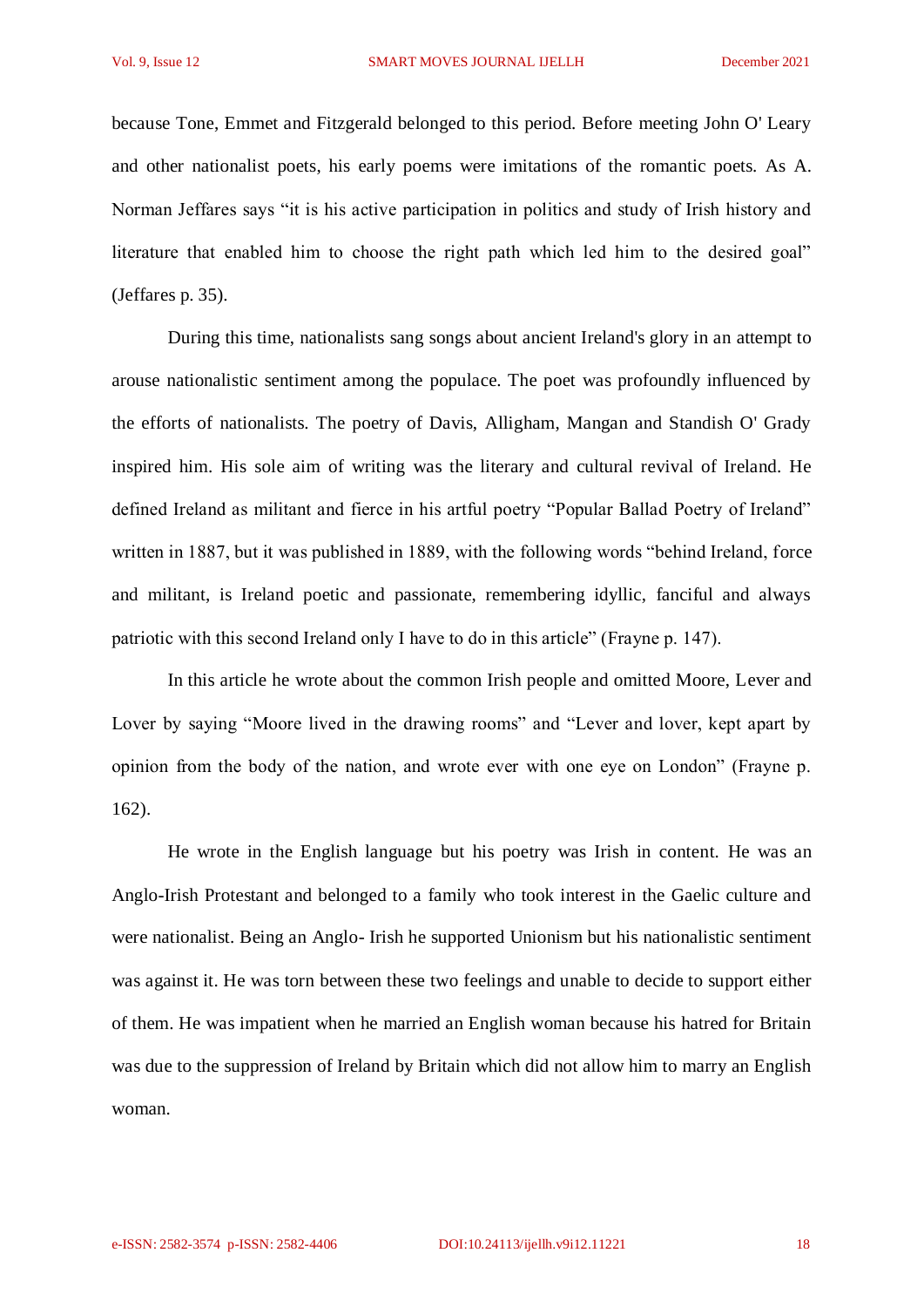He expressed his love for Ireland when he said in his *Essays and Introduction* "I owe my soul to Shakespeare, to Spenser, and to Blake, perhaps to William Morris, and to the English language in which I think, speak, and write that everything I love has come to me through English my hatred tortures me with love my love with hate … Gaelic is my national language but is not my mother tongue" (Yeats p. 519).

 He admired the poetry of the Young Irelanders like Thomas Davis' poem "A Nation Once Again" and James Clarence Mangan's poem "Dark Rosalem" because they tried to unite the people of Ireland as a nation. They used folklore in their poetry which showed their attachment to the native culture. It showed their main aim of writing poetry was to spread nationalistic sentiment among the people. After reading the poems of Mangan he abandoned the Keatsian concept of beauty in his poetry.

 Thus, he tried to identify himself politically with the Young Irelanders. He wrote about Thomas Davis's poem "The Green above the Red" in his "September 1913" (Responsibilities). In his early poems he tried to include the Irish subject the nineteenth century and the twentieth century in the Cultural Revival. Yeats' contribution to the literature of Ireland was important in comparison to other Anglo-Irish artists of his age. The Gaelic texts were translated and works based on the ancient texts dealing with Irish people were popularized during the nineteenth century.

The British regarded themselves as superior and Irishmen as terrorists, lazy and dirty. Douglas Hyde, a Gaelic Senator tried to revive the feeling of pride among the Irishmen which had become latent due to colonial rule. It was Hyde, a Gaelic Senator, who was, as Jeffares says, "Yeats' first source of information about Irish oral tradition and texts of Irish poetry and legend." (Jeffares p. 26). He admired Hyde's use of Gaelic idiom and Tudor vocabulary, both of which Yeats called "distinctive" to English prose.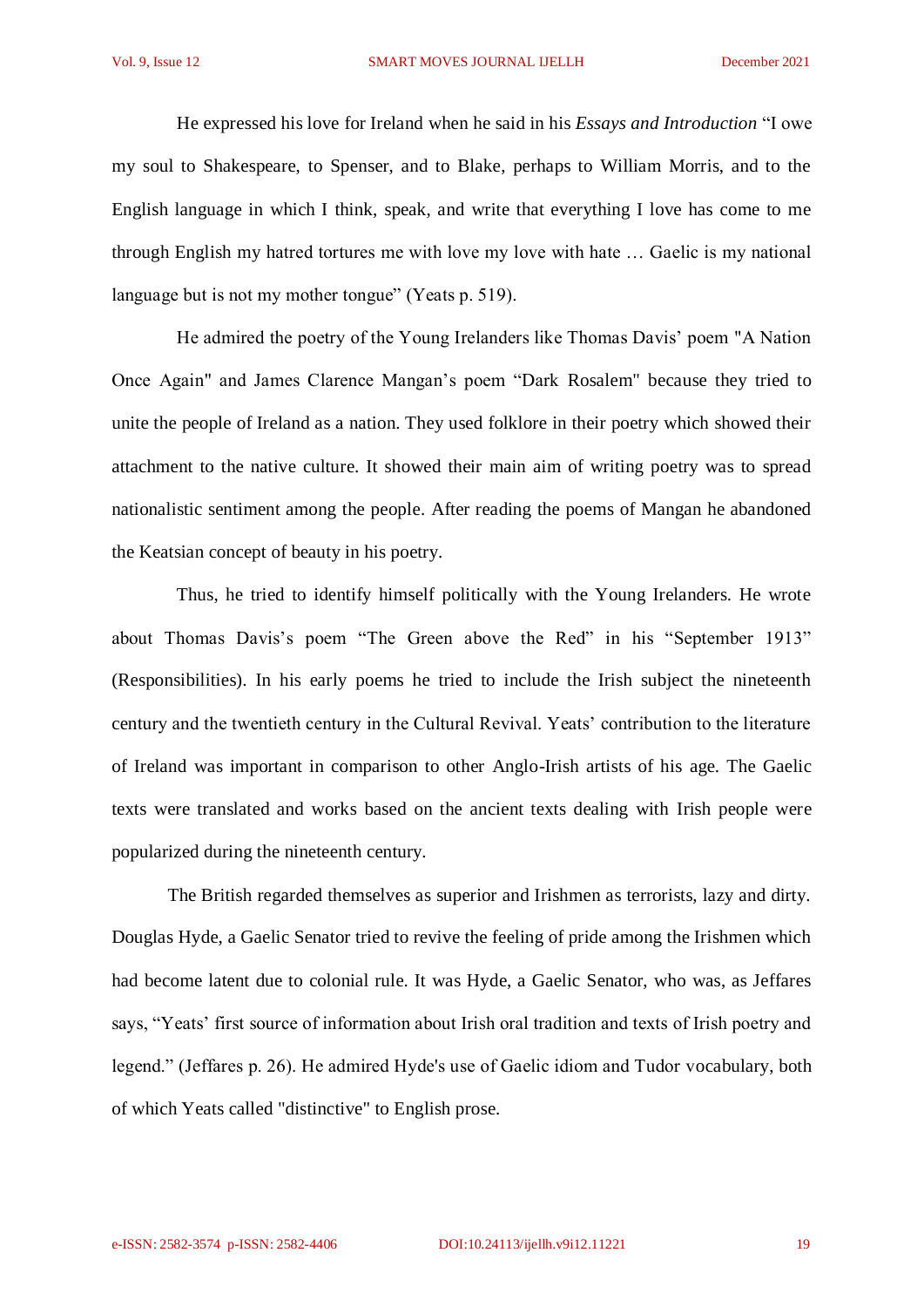Yeats wrote in English but his texts were based on the Gaelic texts. His first volume of poems contained a long narrative poem "The Wanderings of Oisin" (1889) from three the Gaelic poems about Oisin's exploits and from Michael Comyn's "Oisin's Lay" (1760) based on the Finn Cycle of the Oisin story from the twelfth century. The commentary of Nuslas O' Cearnaigh on the texts which Yeats consulted, draws wide ranging spiritual parallels for what seems to be "the exotic aspects of Irish Gaelic literature" in Non-European cultures, especially India's ( Bramsback and Croghan p. 44).

His other poems like "The Madness of King Goll" (Crossways), based on O' Curry version of a tall in the Fenain cycle; "The Death of Aoife's" only as "A Faery Song" (The Rose) uses Diarmuid and Garinne story from the Fenian Cycle; "The Lullaby", "A Cradle Song" (The Rose) the last two lines from a Gaelic song and "The Host of the Air" (The Wind Among the Reeds) are based on a ballad as Yeats said was sung and translated to him by a woman at Ballisadar in Sligo.

 The poem "The Madness of King Goll" is about a king named Goll who ruled from Ith to Erain. He ruled over human beings and animals when he got mad. In the first three stanzas the king narrates his glorious past and the poet praises him in hyperboles. In the next three stanzas, he describes his life during madness. He says when he was wandering he reached a town at night. He wanted to meet the people of the town but he could not meet them due to night. While he was roaming in the town he found a tympan and started singing of "some inhuman misery" but the wires broke and he starts wandering again:

I must wander wood and hill.

Through summer's heat and winter's cold. (Yeats p. 70-71)

 As David Daiches says the tragedy of King Goll is his failure to make contact with the domestic life. His departure from domestic life to the wild nature is suggested by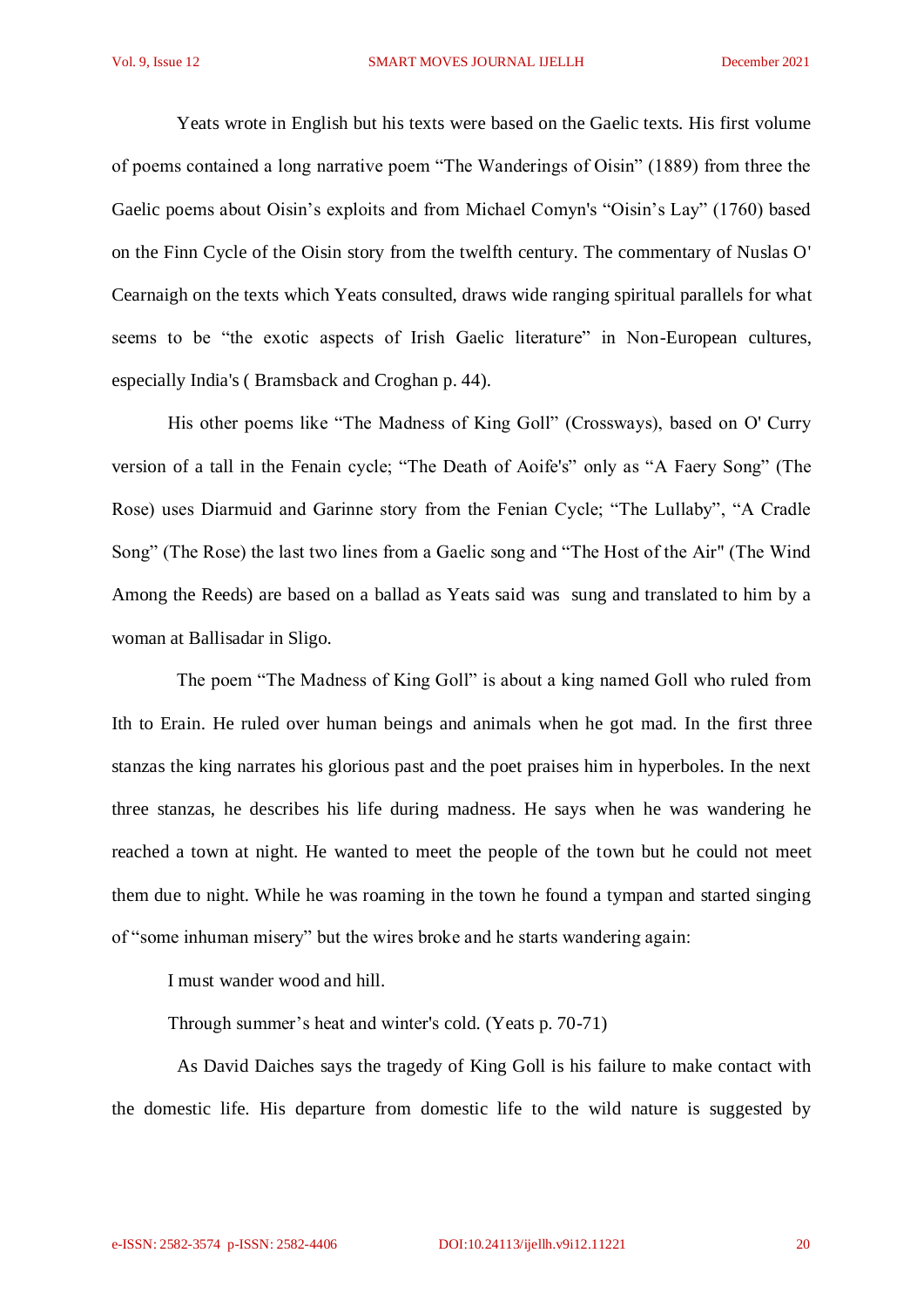juxtaposition of contrasting images-"cushioned" and "otterskin", "fields" and "bubbling mire" and "keen eyes of men" and "keen stars" (Daiches p. 49).

His poem "The Stolen Child" is about the popular belief that fairies can take human beings to their land of heart's desire, their world is full of joy and happiness:

To and fro we leap

And chase the frothy bubbles,

While the world is full of troubles

And is anxious in its sleep. (Yeats p. 20-23)

 It was believed that children are taken to fairy land by fairies because a child is innocent and has little knowledge of the real world. The fairies express their happiness over their success:

Away with us he's going,

The solemn-eyed:

He'll hear no more the lowing

Of the calves on the warm hillside

Or the kettle on the hob

Sing peace into his breast,

Or see the brown mice bob

Round and round the oatmeal-chest. (Yeats p. 67-74)

 As Professor A.N. Jeffares comments in this poem ("The Stolen Child") marks the shift from Arcadian and Indian scenes to Irish-Yeats wrote later that for such reason as those in "Ireland and the arts". He convinced himself that he should never "go for the scenery of a poem to any country but my own, and I think that I shall hold to that conviction to the end" (Jeffares p. 13).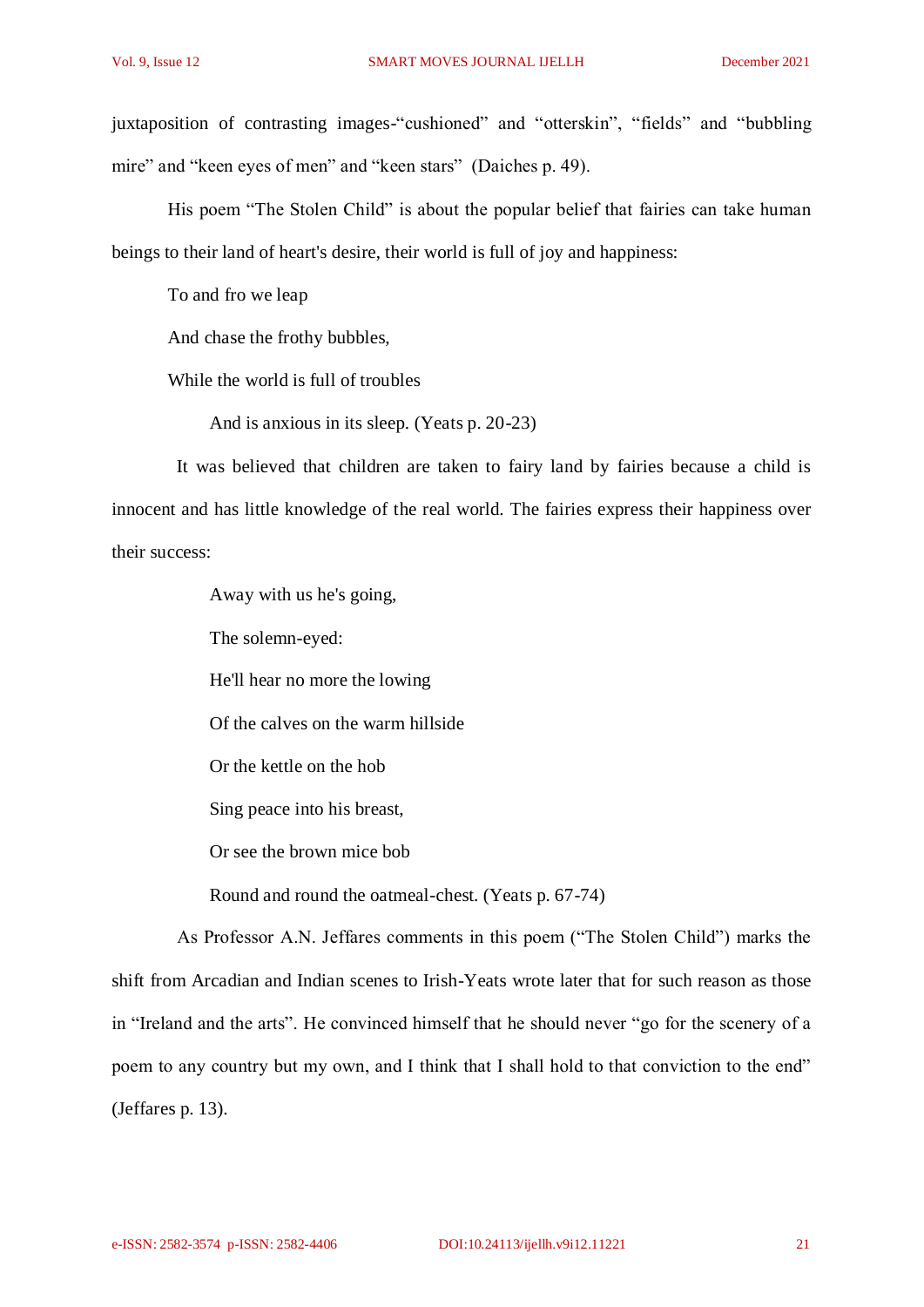He drew inspiration for his poem "Down by the Salley Gardens" from an old Irish song. It is an adaptation but it differs from the older Irish poem because it was based on corruption while Yeats' poem deals with the contrast between innocence and experience. As Yeats said in the footnote to the poem that it is "an attempt to reconstruct an old peasant woman who lived in a village of Ballysodare, Sligo often sings them to herself" (Jeffares p. 14).

This is yet another elegy. Monologue "An Irish Airman Foresees his Death". Robert Gregory is the speaker and he speaks from his grave as an imaginary speaker, a hero who chooses death "A lonely impulse of delight" instead to die from the hands of his own sides.

As a person who is fighting in war between Germany and Britain:

Those that I fight I do not hate,

Those that I guard I do not love. (Yeats p. 3-4)

 Through these lines Yeats has tried to show the feelings of Irish soldiers who were fighting for the British against Germany in the First World War. The speaker of these lines says that he does not hate the country against whom he is fighting and at the same time he has no love for Britain for whose protection he is fighting. He says that the result of the war will not affect the lives of the Irish people who are leading a miserable life under the British rule. This poem was written on the insistence of Lady Gregory, the way she wanted her son to be remembered but Robert was supporter of the British rule in Ireland.

"Reprisals" (1921) is an opposite of the earlier poem. He says:

Half drunk or whole mad soldier

Are murdering your tenants

Where may new married women sit

And suckle children now? (Yeats p. 6-8)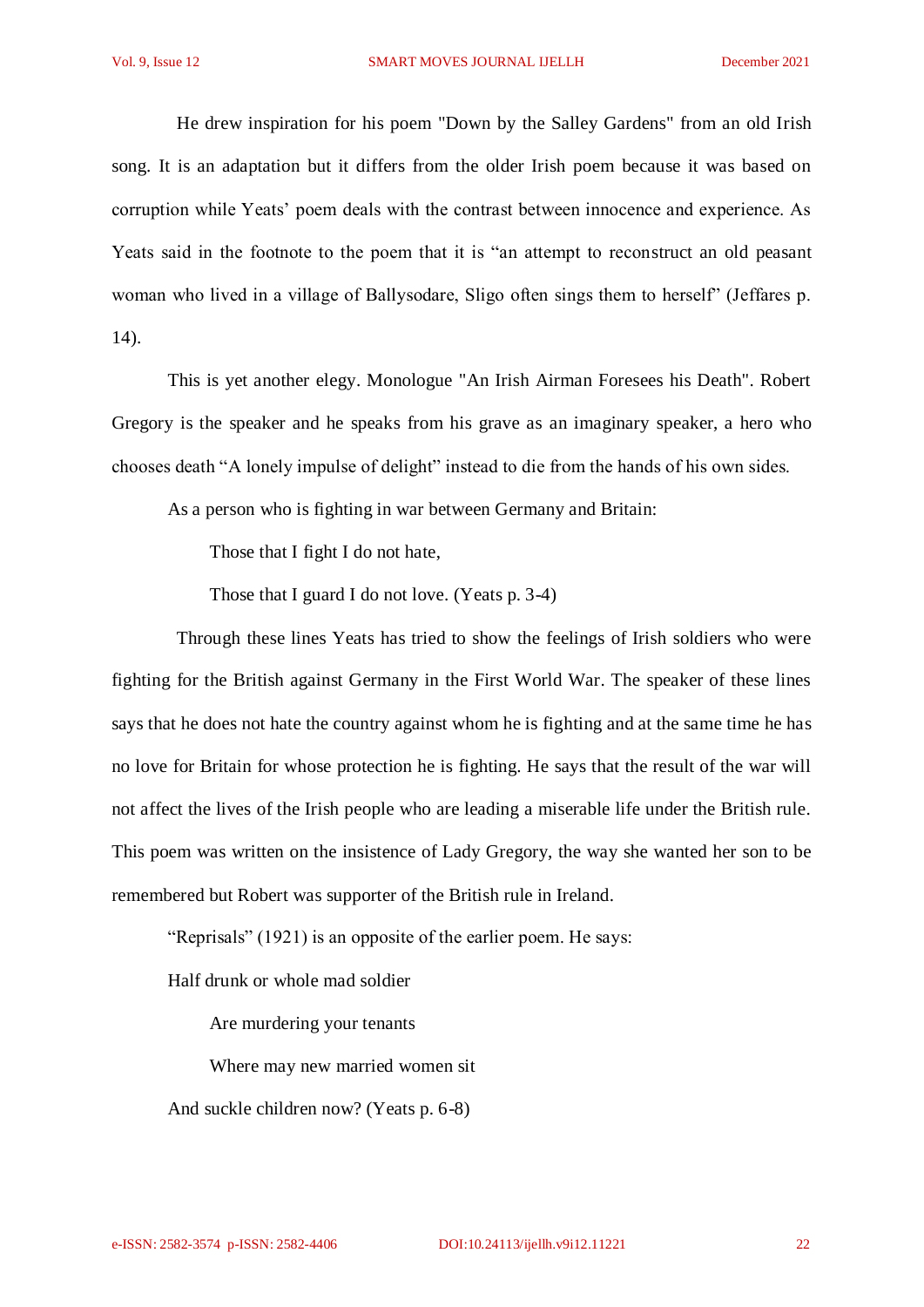In this poem Yeats describes the ground situation in Ireland during the First World War. These lines describe the drunken British soldiers are murdering Irish tenants and there is no safety of women and children in Ireland. This poem was written when Robert Gregory was fighting for the British army in the First World War and one of his Irish tenants was killed by the British forces in Galway. His mother Lady Gregory was offended by the killing of her tenant.

 Yeats described life in revolutionary Ireland after Easter 1916 in his "A Bunch of Martyrs" (1916) was the bomb and we are living in the explosion. As in his "A Prayer for my Daughter" in *Michael Roberts and the Dancer:*

Once more the storm is howling, and half hid

Under this cradle-hood and coverlid

My child sleeps on. (Yeats p. 1-3)

 These lines reflect the frustration of the poet after the First World War. The World War ended in 1919 but Ireland remained disturbed due to internal conflicts. The poet is concerned about the future if his daughter Annie who was born in 1919. He wants his daughter to be safe and live in a peaceful atmosphere.

 Yeats published his poem "Easter 1916" in 1920 in a British journal *The New Statesman* which was sympathetic to the Irish cause and for Terence Macswiney who was on a hunger strike in an Irish prison. It was published few days before his death after fasting for 74 days. This poem deals with Macswiney, his journey and martyrs of Easter 1916 are described. In the poem he says:

Hearts with one purpose alone

Through summer and winter seem

Enchanted to a stone

To trouble the living stream.(Yeats p. 41-44)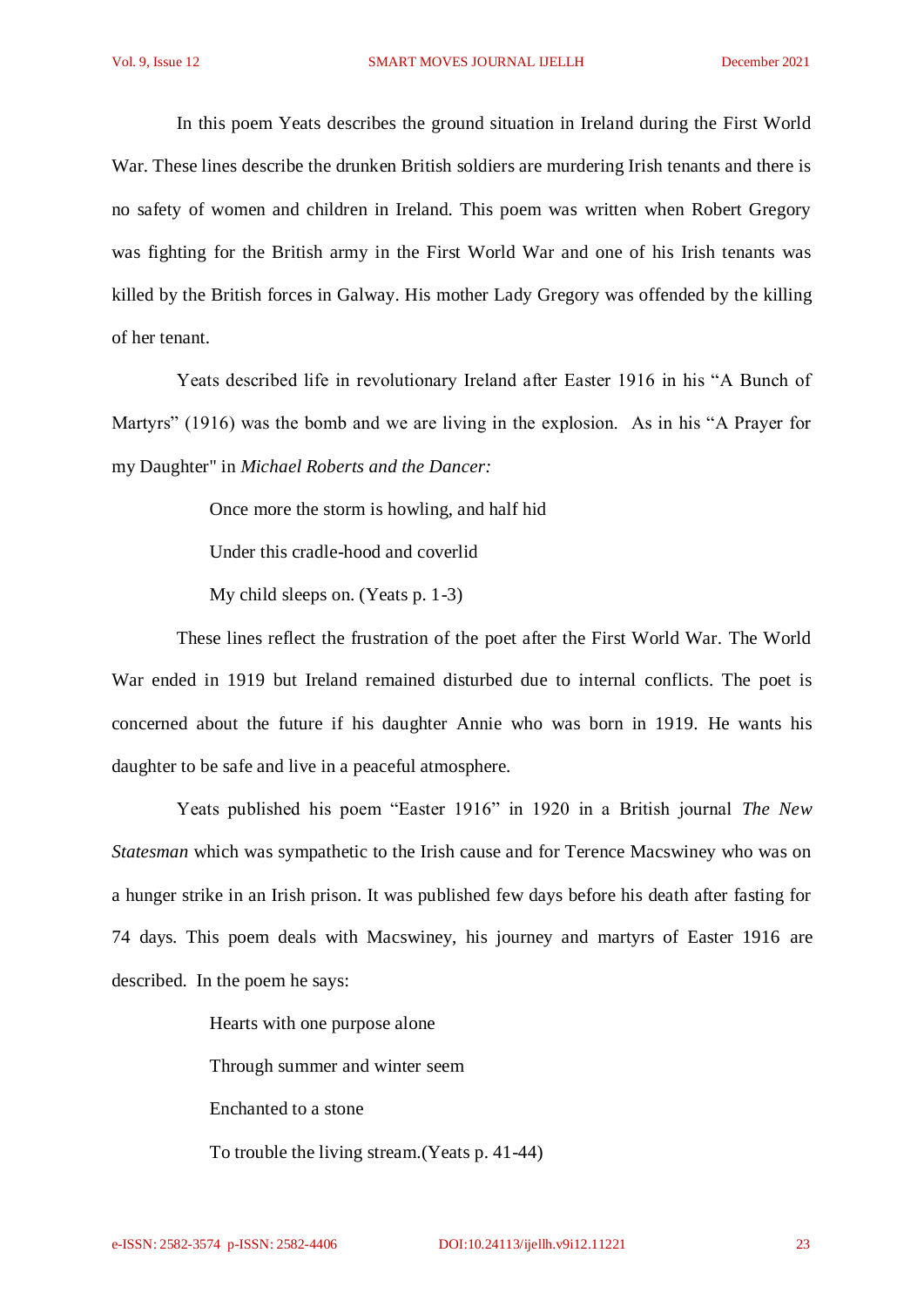He is trying to say the nationalists had one purpose in their mind during the rising, to liberate Ireland from the British rule. But their death has changed everything because now they are like stone which is not affected by any change and it is this quality which is stirring the heart of the Irish people.

 In this poem, he remembers the people who lost their lives in 1916 rising. He admires the sacrifices of the Irish People in their struggle for independence over a long period.

And all this was done to gain support of the liberal public in Britain and America. He wanted to show that control of British over Ireland was morally and politically wrong. During this period revolutionaries were shopkeepers, schools teachers and clerks of Irish Catholic middle class about whom Yeats had not written.

His poem "Sixteen Dead Men" is a sequel of "Easter 1916", he refers to the sixteen men who were shot by the British forces and how this incident created a bitter ferment in Ireland "to stir the boiling pot?" He says that in this situation, a policy of compromise is out of the question. He does not want to wait till the defeat of Germany at the hands of British so that a decision on Irish independence can take place after the end of the war. According to him after the death of Pearse, the national revolutionaries are filled with the lofty spirit of Wolfe Tone and Lord Edward that they can achieve independence.

 Yeats differed from Joyce because he was attached to the rural Ireland, with landlordism and peasantry while Joyce was attached more to the urban middle class. Yeats was involved in the political life before and after the departure of the British. He lived with his wife in Ireland during the Troubles of war, the Easter Rising 1916, the War of Independence 1919-1921 and during the Civil War 1922-23. He accepted the Senator's post in the Irish Parliament and remained a Senator till his death in 1939. He shared Nietzsche's view of catastrophes in Europe and was about to meet him. Ireland was affected by the First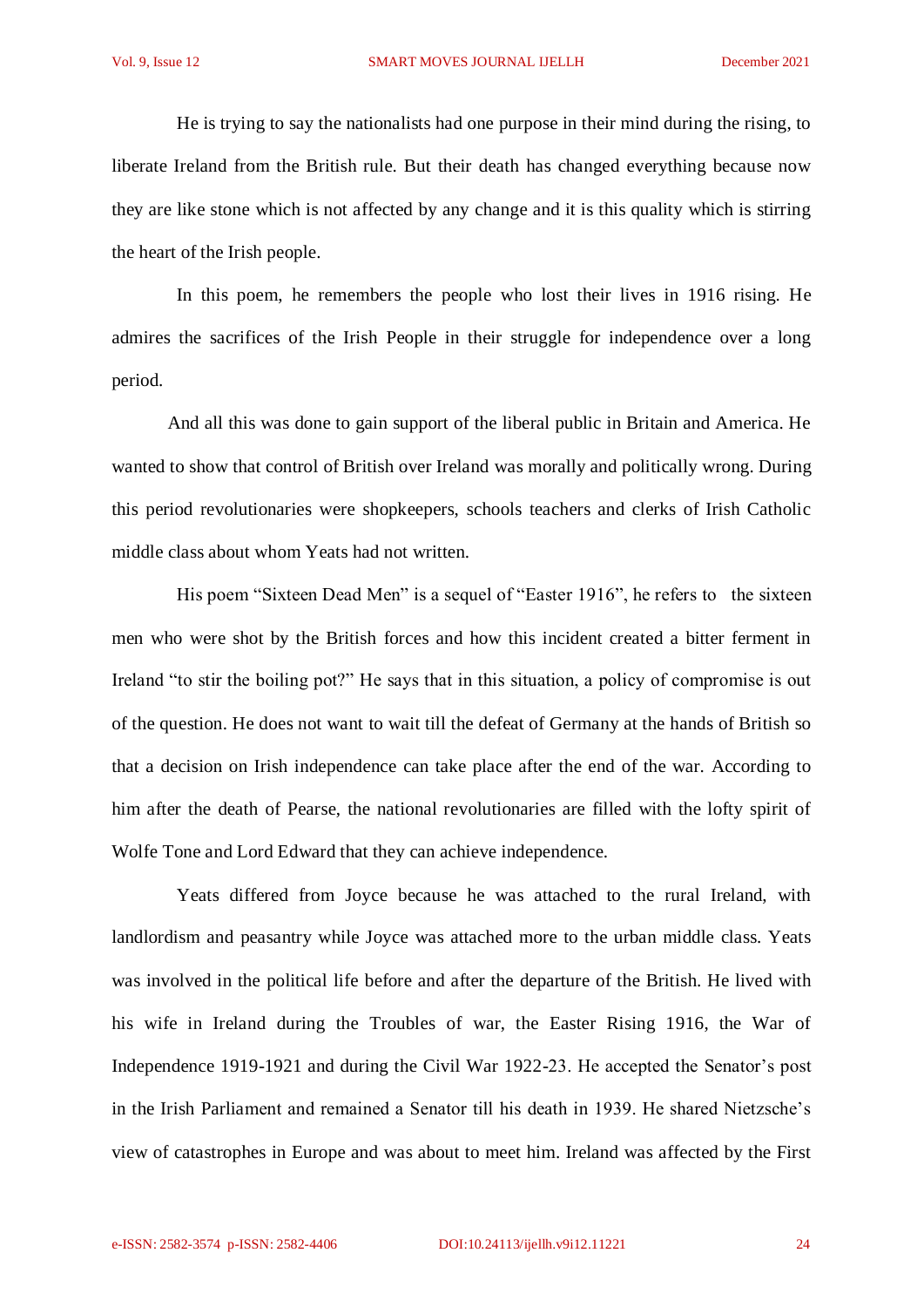World War because it was a colony. He supported the creation of the Irish Free State in 1922. His nationalism was intact not like Joyce who was a critique of nationalism in his poems use of "I" does not negate "we" of nationalism.

Yeats' poems in *The Tower* describe the cultural fragmentation and political menace in Ireland.

 The poems "Nineteen Hundred Nineteen" and "Meditations in Time of Civil War" are based on the historical and the political condition in Ireland during independence movement and civil war. He was involved in the politics of creation of the nation and after it also in September 1913 and Easter 1916 collapse. In "Nineteen Hundred and Nineteen" he saw how the progressive culture of Europe becomes the ground of the World War. It comments on the contemporary Irish situation and horror of war.

Humanitarian responses to the Irish Civil War are found in his "Meditations in Time of Civil War.". As he says:

An affable Irregular,

A heavily-built Falstaffian man,

Comes cracking jokes of civil war

As though to die by gunshot were

The finest play under the sun. (Yeats p. 128-132)

 These lines show that the killing of innocent Irish men was an everyday affair in Ireland during the Civil War. In the poem he compares the honeybees which symbolizes as sweeteners to the Irish men whose minds are filled with hatred during the civil war.

 In "Sailing to Byzantium" Yeats tries to come to terms with changes in Ireland as he says "That is no country for old" (p. 1). This poem tells us about a man who is stranger in his own country due to his old age. There is conflict between youth and old age in the poem. The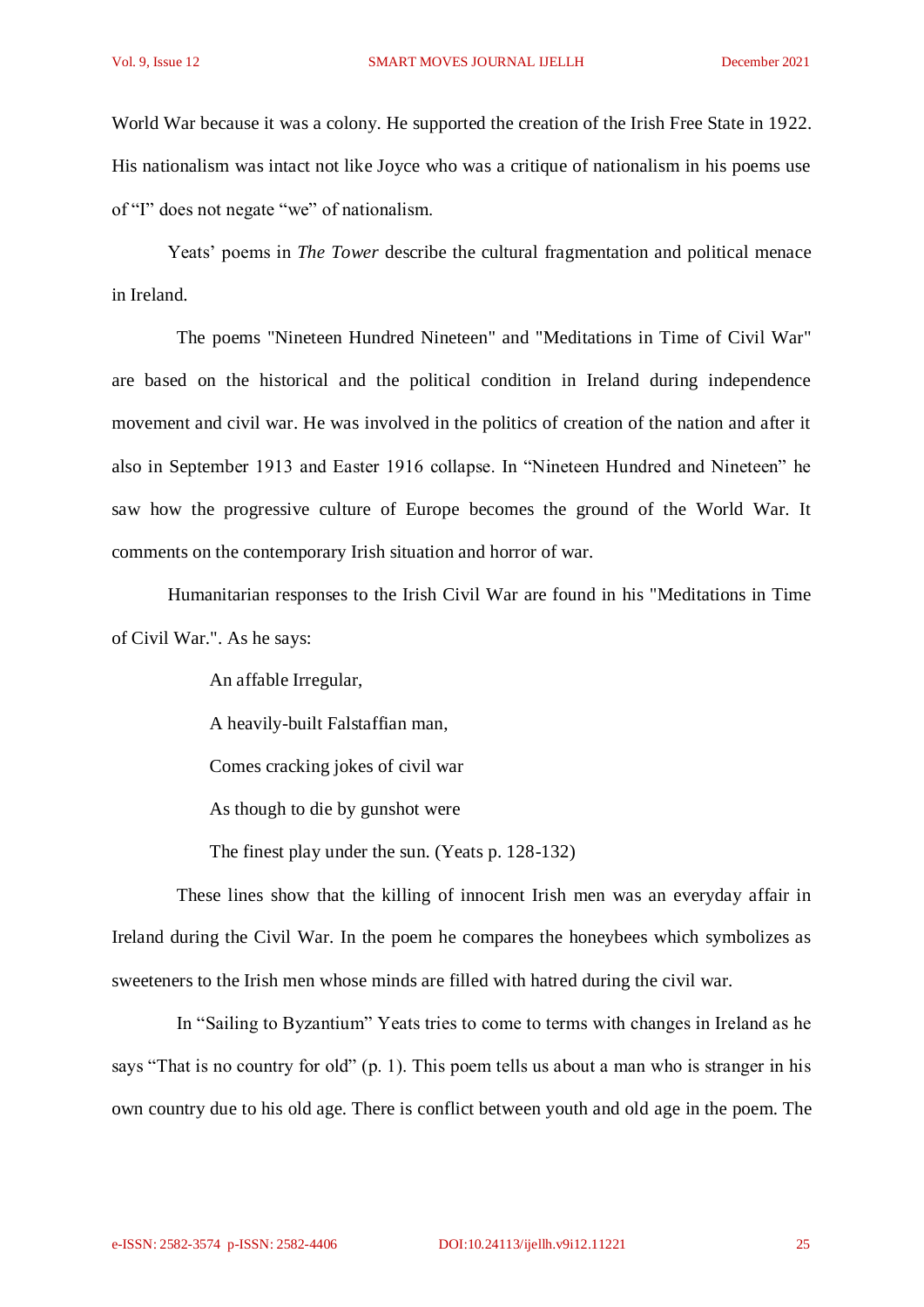poet in this poem expresses his desire to leave his country because it neglects "monuments of aging intellect" (Yeats p. 8).

In the poem "The Rose", the rose symbolizes Ireland and a more universal idea of spiritual and intellectual beauty.

An ancient bridge, and a more ancient tower,

A farmhouse that is sheltered by its wall,

An acre of stony ground

Where the symbolic rose can break in flower. ( Yeats p. 11-15)

 Yeats published his poem "Easter 1916" in 1920 in a British journal *The New Statesman* which was sympathetic to the Irish cause and for Terence Macswiney who was on a hunger strike in an Irish prison. It was published few days before his death after fasting for 74 days. This poem deals with Macswiney, his journey and martyrs of Easter 1916 are described. In the poem he says:

Hearts with one purpose alone

Through summer and winter seem

Enchanted to a stone

To trouble the living stream.(Yeats p. 41-44)

 He is trying to say the nationalists had one purpose in their mind during the rising, to liberate Ireland from the British rule. But their death has changed everything because now they are like stone which is not affected by any change and it is this quality which is stirring the heart of the Irish people.

 In this poem, he remembers the people who lost their lives in 1916 rising. He admires the sacrifices of the Irish People in their struggle for independence over a long period.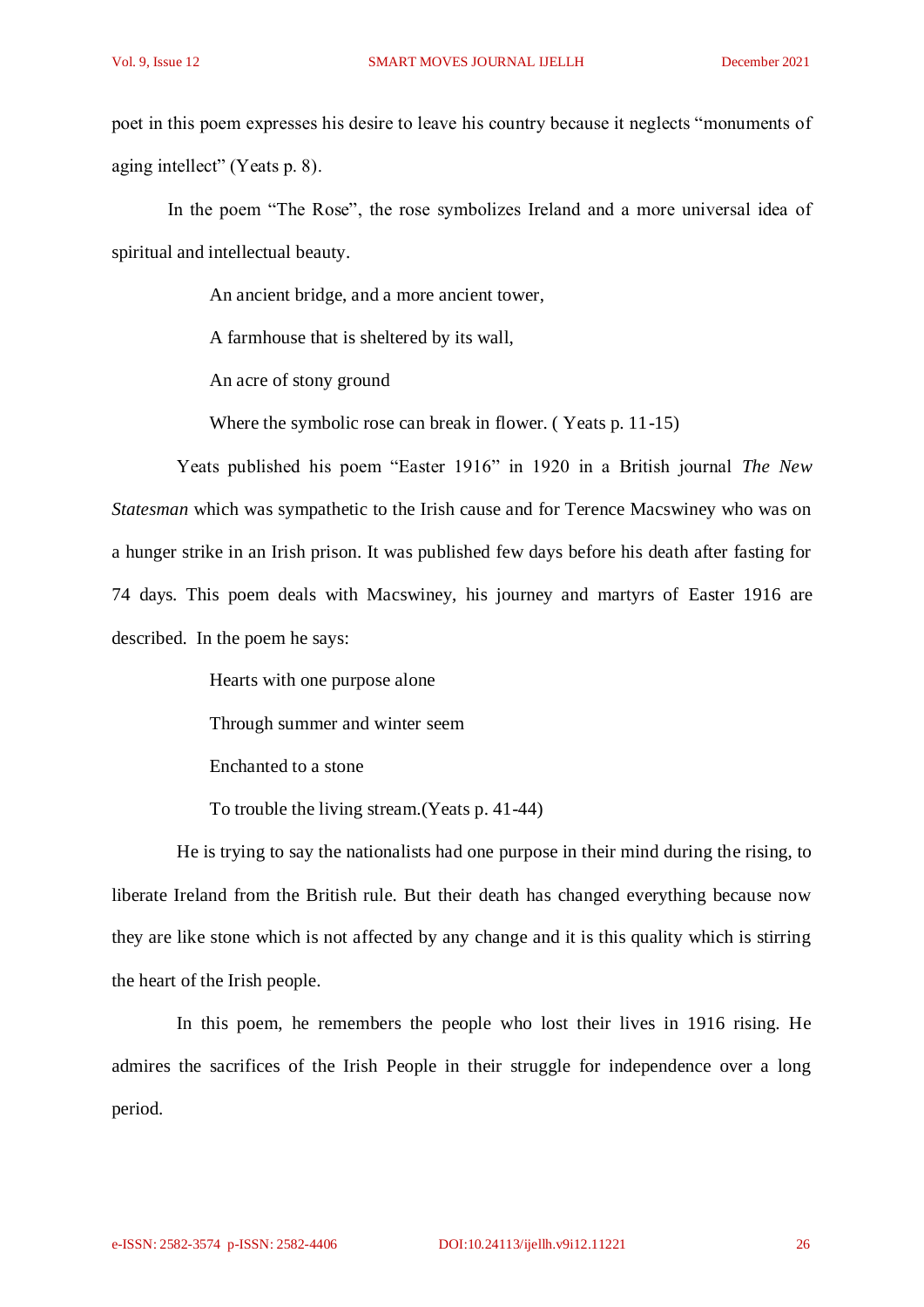And all this was done to gain support of the liberal public in Britain and America. He wanted to show that control of British over Ireland is morally and politically wrong. During this period revolutionaries were shopkeepers, schools teachers and clerks of Irish Catholic middle class about whom Yeats had not written.

His poem "Sixteen Dead Men" is a sequel of "Easter 1916", he refers to the sixteen men who were shot by the British forces and how this incident created a bitter ferment in Ireland "to stir the boiling pot?" He says that in this situation, a policy of compromise is out of the question. He does not want to wait till the defeat of Germany at the hands of British so that a decision on Irish independence can take place after the end of the war. According to him after the death of Pearse, the national revolutionaries are filled with the lofty spirit of Wolfe Tone and Lord Edward that they can achieve independence.

Thus, it can be said that Yeats' poetry is a representation of Irish nationalism in Ireland. He wrote poetry not for art's sake but to inspire the people of his country. He used of Irish myth and legends in his poems to depict the cultural history of Ireland. In his poem "Easter 1916," he expressed admiration for the Easter Rising martyrs' sacrifice and hope that Ireland would one day be free of British rule. His poems are an interpretation of the political events of his period; they inspired the people of Ireland during the Irish nationalism.